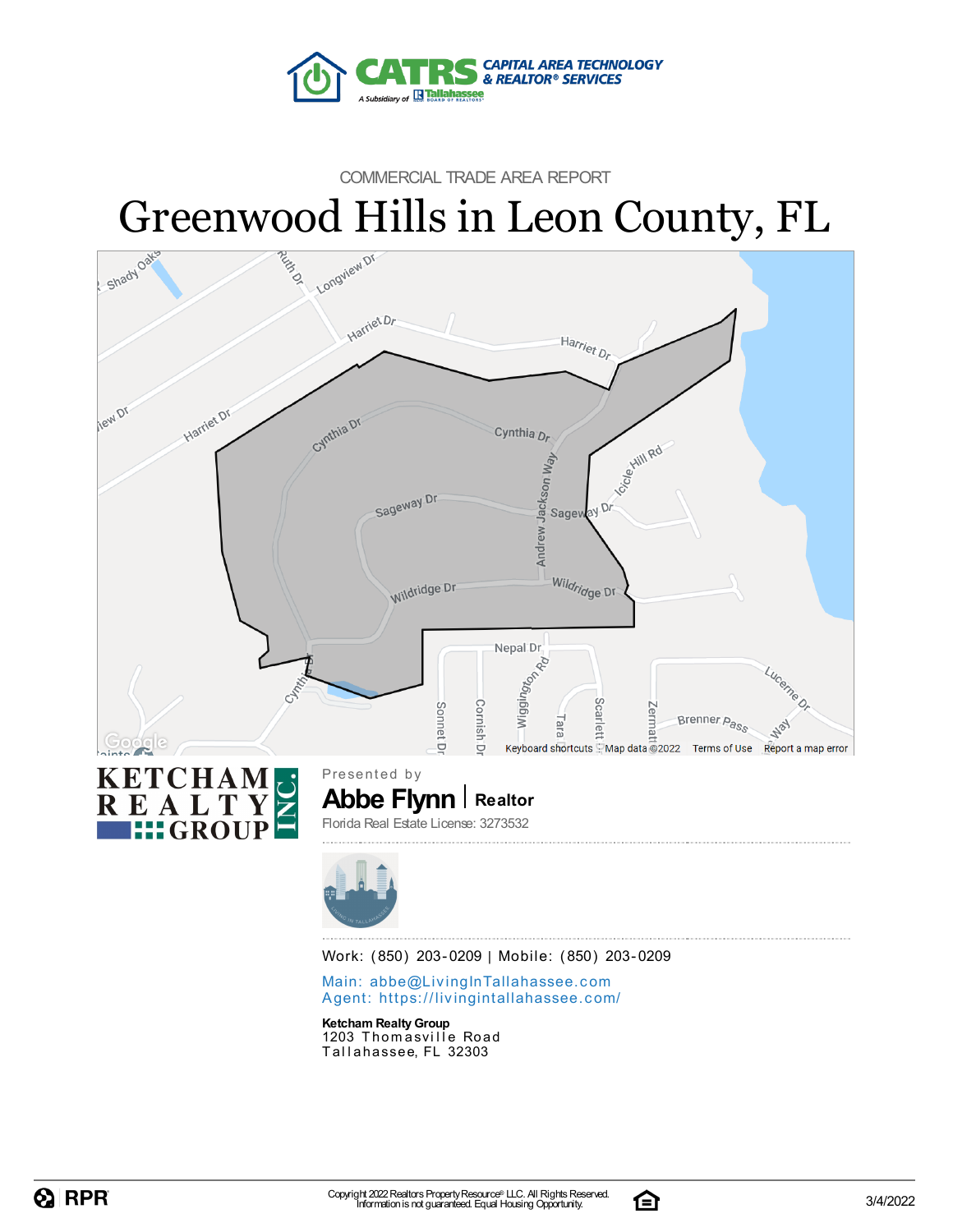

### Criteria Used for Analysis

| Income:                 | Aae:       | <b>Population Stats:</b> | Seamentation    |
|-------------------------|------------|--------------------------|-----------------|
| Median Household Income | Median Age | <b>Total Population</b>  | 1st Domina      |
| \$78,383                | 39.5       | $\blacksquare$ 213       | <b>In Style</b> |

#### Consumer Segmentation

Life Mode **Urbanization** 

**What are the people like that live in this area?** GenXurban Gen X in middle age; families with fewer kids and a mortgage

Segmentation: **1st Dominant Segment**

**Where do people like this usually live?**

Metro Cities Affordable city life, including smaller metros, satellite cities

| Top Tapestry<br><b>Segments</b> | In Style                                                                          |
|---------------------------------|-----------------------------------------------------------------------------------|
| % of Households                 | 84 (100.0%)<br>.                                                                  |
| Lifestyle Group                 | GenXurban                                                                         |
| <b>Urbanization Group</b>       | Metro Cities                                                                      |
| Residence Type                  | Single Family                                                                     |
| <b>Household Type</b>           | <b>Married Couples</b><br><b>Without Kids</b>                                     |
| <b>Average Household Size</b>   | 2.33                                                                              |
| Median Age                      | 41.1                                                                              |
| Diversity Index                 | 36.9                                                                              |
| <b>Median Household Income</b>  | \$66,000                                                                          |
| <b>Median Net Worth</b>         | \$128,000                                                                         |
| <b>Median Home Value</b>        | \$214,000                                                                         |
| Homeownership                   | 68.8%                                                                             |
| <b>Employment</b>               | Professional or<br>Management                                                     |
| Education                       | College Degree                                                                    |
| <b>Preferred Activities</b>     | Support arts, concerts,<br>theaters, museums<br>. Use coupons, mobile<br>coupons. |
| Financial                       | Hold retirement<br>savings, insurance<br>policies                                 |
| Media                           | Carry, use smartphones                                                            |
| Vehicle                         | Own late-model SUVs<br>or trucks                                                  |

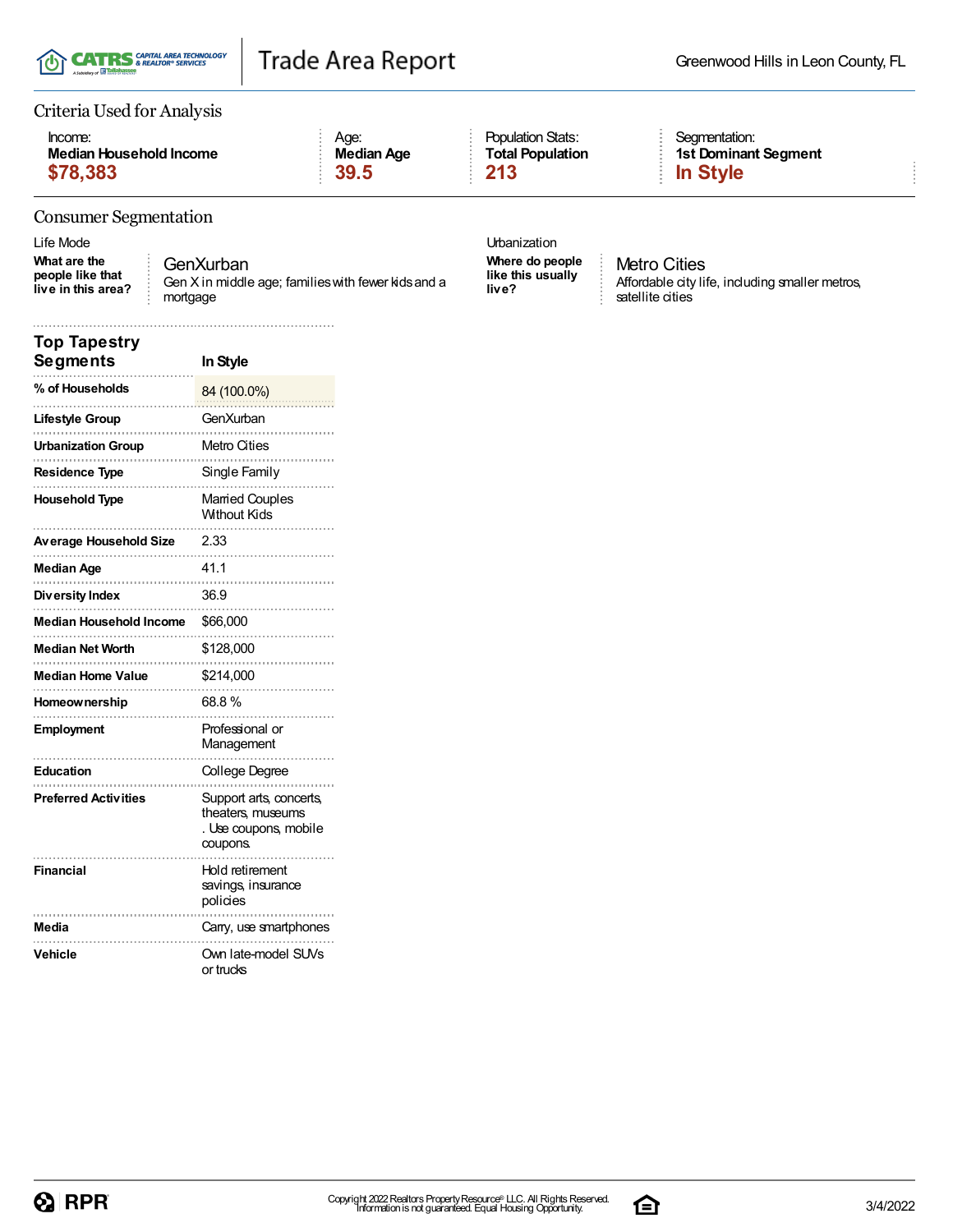

### Trade Area Report

### About this segment In Style

**Thisisthe** 

#1 dominant segment for thisarea

100.0% of householdsfall

into thissegment

In thisarea

In the United States

```
2.2%
```
#### of householdsfall into thissegment

### An overview of who makes up this segment across the United States

### Who We Are

In Style denizens embrace an urbane lifestyle that includes support of the arts, travel and extensive reading. Theyare connected and make full use of the advantages of mobile devices. Professional couples or single households without children, theyhave the time to focus on their homes and their interests. The population is slightlyolder and alreadyplanning for their retirement.

### Our Neighborhood

- City dwellersof large metropolitan areas.
- Married couples, primarily with no children or single households; average household size at 2.33.
- Home ownership average at 69%; more than half, 51%, mortgaged.
- Primarily single-family homes, in older neighborhoods(built before 1980), with a mix of town homesand smaller (5-19 units) apartment buildings.
- Median home value at \$213,500.
- Vacant housing unitsat 8.8%.

### Socioeconomic Traits

- College educated: 46%are graduates; 75% with some college education.
- Lowunemployment isat 5.6%; higher labor force participation rate is at 68% with proportionately more two-worker households.
- Median household income of \$65,600 reveals an affluent market with income supplemented by investmentsand a substantial net worth.
- Connected and knowledgeable, they carry smartphones and use many of the features.
- Attentive to price, they use coupons, especially mobile coupons.

### Market Profile

- Partial to late model SUVs or trucks.
- Homes integral part of their style; invest in  $\bullet$ home remodeling/maintenance, DIY or contractors; housekeeping hired.
- Prefer organic foods, including growing their own vegetables.
- Financially active, from a variety of investments to home equity lines of credit.
- Meticulousplanners, both well insured and well invested in retirement savings.
- Generous with support of various charities and causes.
- Actively support the arts, theater, concertsand museums.

The demographic segmentation shown here can help you understand the lifestyles and life stages of consumers in a market. Data provider Esri classifies U.S. residential neighborhoods into 67 unique market segments based on socioeconomic and demographic characteristics. Data Source: Esri 2020. Update Frequency: Annually.



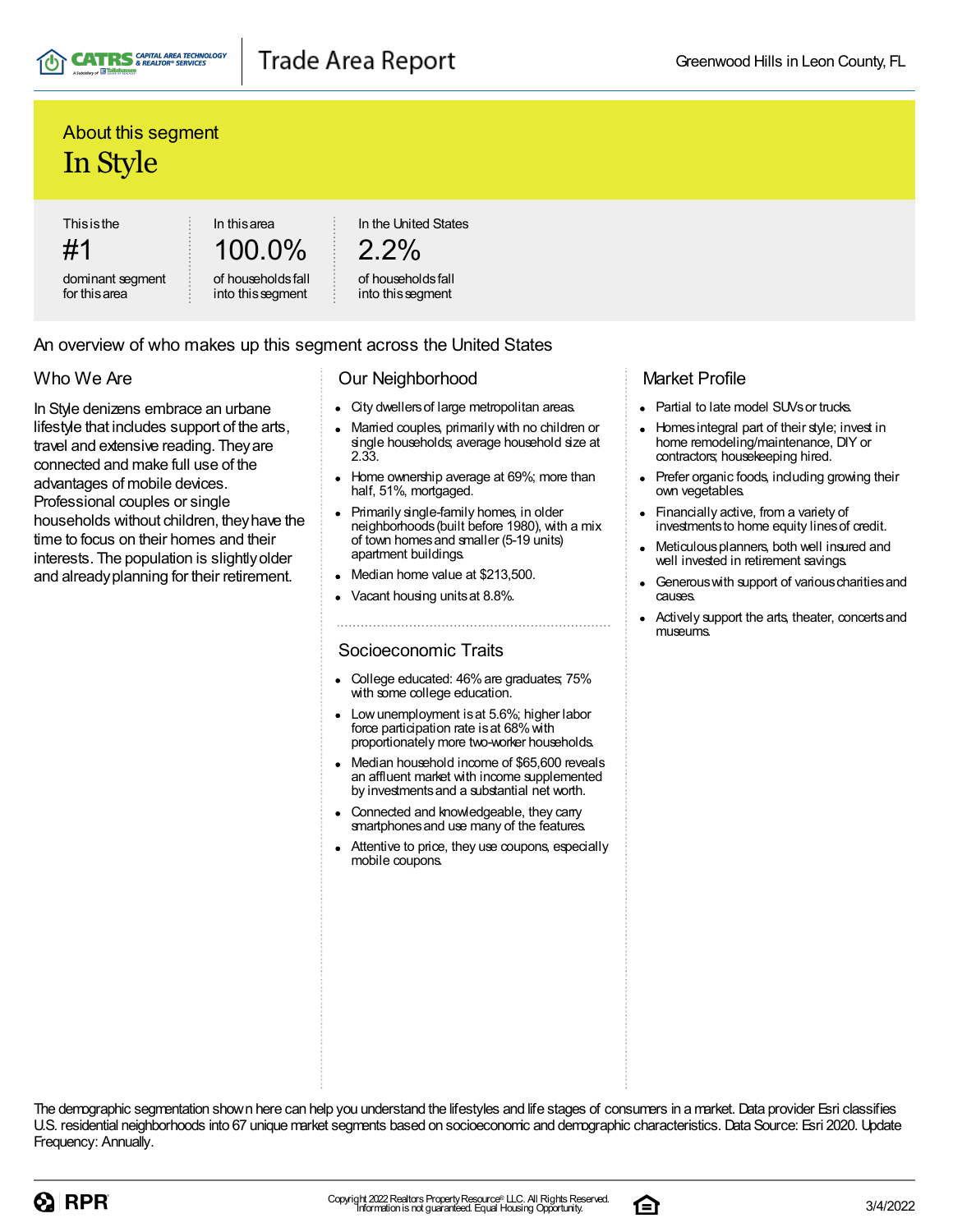**CATRS** & REALTOR® SERVICES

# Greenwood Hills in Leon County, FL: Population Comparison

| <b>Total Population</b>                                                                                                                                                                                                                                                                              | <b>Greenwood Hills</b> | 213                   |
|------------------------------------------------------------------------------------------------------------------------------------------------------------------------------------------------------------------------------------------------------------------------------------------------------|------------------------|-----------------------|
| This chart shows the total population in<br>an area, compared with other<br>geographies.                                                                                                                                                                                                             | Leon County            | 219<br>294,288        |
| Data Source: U.S. Census American<br>Community Survey via Esri, 2020<br>Update Frequency: Annually                                                                                                                                                                                                   | Florida                | 306,980<br>21,165,619 |
| 2020<br>2025 (Projected)                                                                                                                                                                                                                                                                             |                        | 22,655,619            |
| <b>Population Density</b>                                                                                                                                                                                                                                                                            | <b>Greenwood Hills</b> | 1,213.7               |
| This chart shows the number of people<br>per square mile in an area, compared<br>with other geographies.                                                                                                                                                                                             | Leon County            | 1,247.9<br>419.3      |
| Data Source: U.S. Census American<br>Community Survey via Esri, 2020<br>Update Frequency: Annually                                                                                                                                                                                                   | Florida                | 437.4<br>360.9        |
| 2020<br>2025 (Projected)                                                                                                                                                                                                                                                                             |                        | 386.4                 |
| Population Change Since 2010                                                                                                                                                                                                                                                                         | <b>Greenwood Hills</b> | 4.41%                 |
| This chart shows the percentage change<br>in area's population from 2010 to 2020,<br>compared with other geographies.                                                                                                                                                                                | Leon County            | 2.82%<br>6.82%        |
| Data Source: U.S. Census American<br>Community Survey via Esri, 2020<br><b>Update Frequency: Annually</b>                                                                                                                                                                                            | Florida                | 4.31%<br>13.01%       |
| 2020<br>2025 (Projected)                                                                                                                                                                                                                                                                             |                        | 7.04%                 |
| <b>Total Daytime Population</b>                                                                                                                                                                                                                                                                      | <b>Greenwood Hills</b> | 101                   |
| This chart shows the number of people<br>who are present in an area during normal<br>business hours, including workers, and<br>compares that population to other<br>geographies. Daytime population is in<br>contrast to the "resident" population<br>present during evening and nighttime<br>hours. | Leon County<br>Florida | 313,682<br>20,971,606 |
| Data Source: U.S. Census American<br>Community Survey via Esri, 2020<br>Update Frequency: Annually                                                                                                                                                                                                   |                        |                       |
| Greenwood Hills                                                                                                                                                                                                                                                                                      |                        |                       |

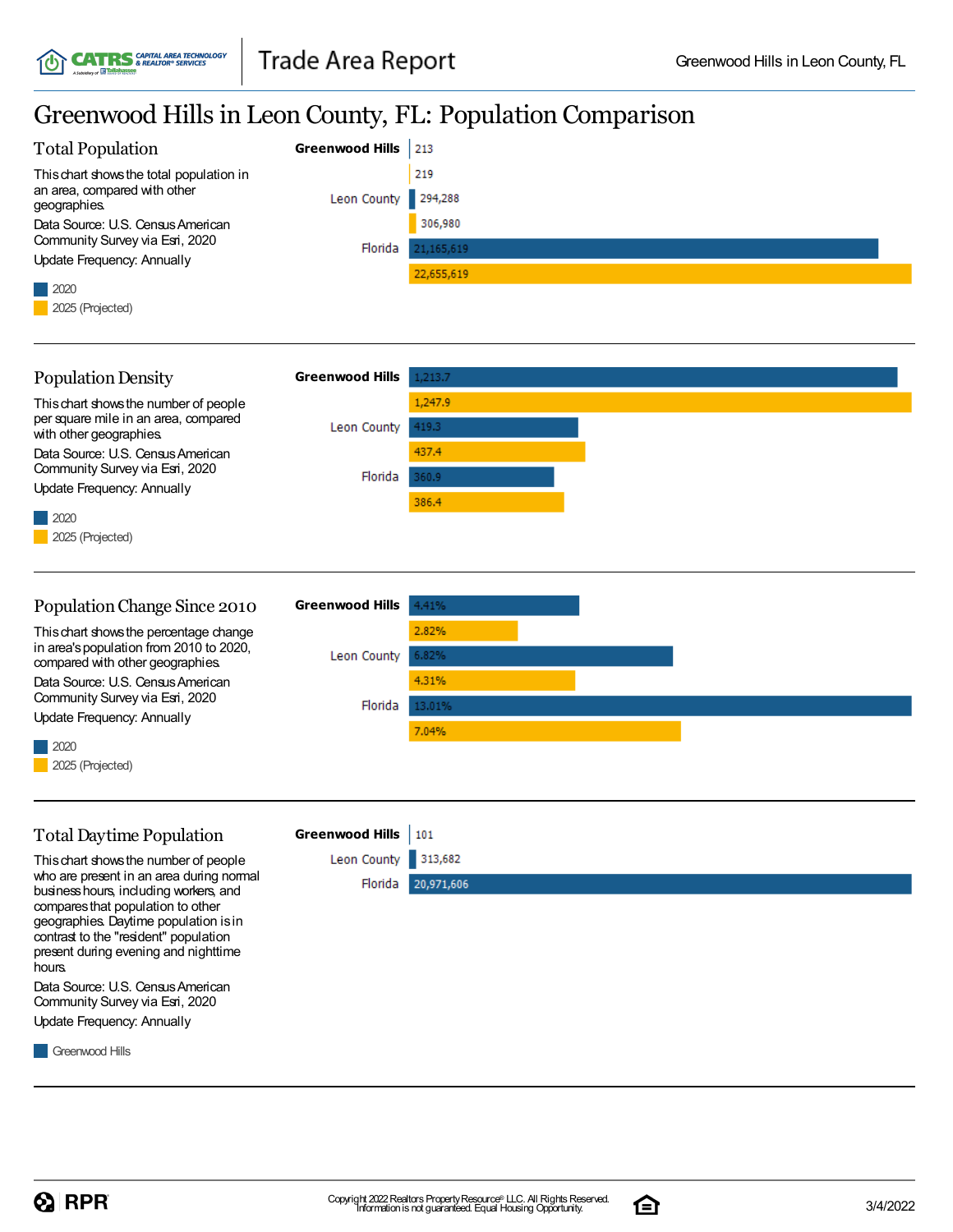| Daytime Population Density                                                        | Greenwood Hills 575.5 |       |
|-----------------------------------------------------------------------------------|-----------------------|-------|
| This chart shows the number people who                                            | Leon County 447.0     |       |
| are present in an area during normal<br>business hours, including workers, per    | Florida               | 357.6 |
| square mile in an area, compared with<br>other geographies. Daytime population is |                       |       |
| in contrast to the "resident" population<br>present during evening and nighttime  |                       |       |
| hours.                                                                            |                       |       |
| Data Source: U.S. Census American<br>Community Survey via Esri, 2020              |                       |       |
| Update Frequency: Annually                                                        |                       |       |

Greenwood Hills

| Average Household Size                                        | <b>Greenwood Hills</b> | 2.54 |
|---------------------------------------------------------------|------------------------|------|
| This chart shows the average household                        |                        | 2.55 |
| size in an area, compared with other<br>geographies.          | Leon County            | 2.39 |
| Data Source: U.S. Census American                             |                        | 2.40 |
| Community Survey via Esri, 2020<br>Update Frequency: Annually | Florida                | 2.51 |
|                                                               |                        | 2.52 |
| $2020$<br>2025 (Projected)                                    |                        |      |
|                                                               |                        |      |

#### Population Living in Family **Greenwood Hills** 178 Households 183 This chart shows the percentage of an Leon County 190,937 area'spopulation that livesin a 198,892 household with one or more individuals related by birth, marriage or adoption, Florida 16,320,904 compared with other geographies. Data Source: U.S. Census American 17,458,736 Community Survey via Esri, 2020

Update Frequency: Annually



| Female / Male Ratio                                           | <b>Greenwood Hills</b> | 49.1% | 50.9% |
|---------------------------------------------------------------|------------------------|-------|-------|
| This chart shows the ratio of females to                      |                        | 48.9% | 51.1% |
| males in an area, compared with other<br>geographies.         | Leon County            | 52.0% | 48.0% |
| Data Source: U.S. Census American                             |                        | 52.0% | 48.0% |
| Community Survey via Esri, 2020<br>Update Frequency: Annually | Florida                | 51.1% | 48.9% |
|                                                               |                        | 51.1% | 48.9% |
| Women 2020                                                    |                        |       |       |
| Men 2020                                                      |                        |       |       |
| Women 2025 (Projected)                                        |                        |       |       |
| Men 2025 (Projected)                                          |                        |       |       |

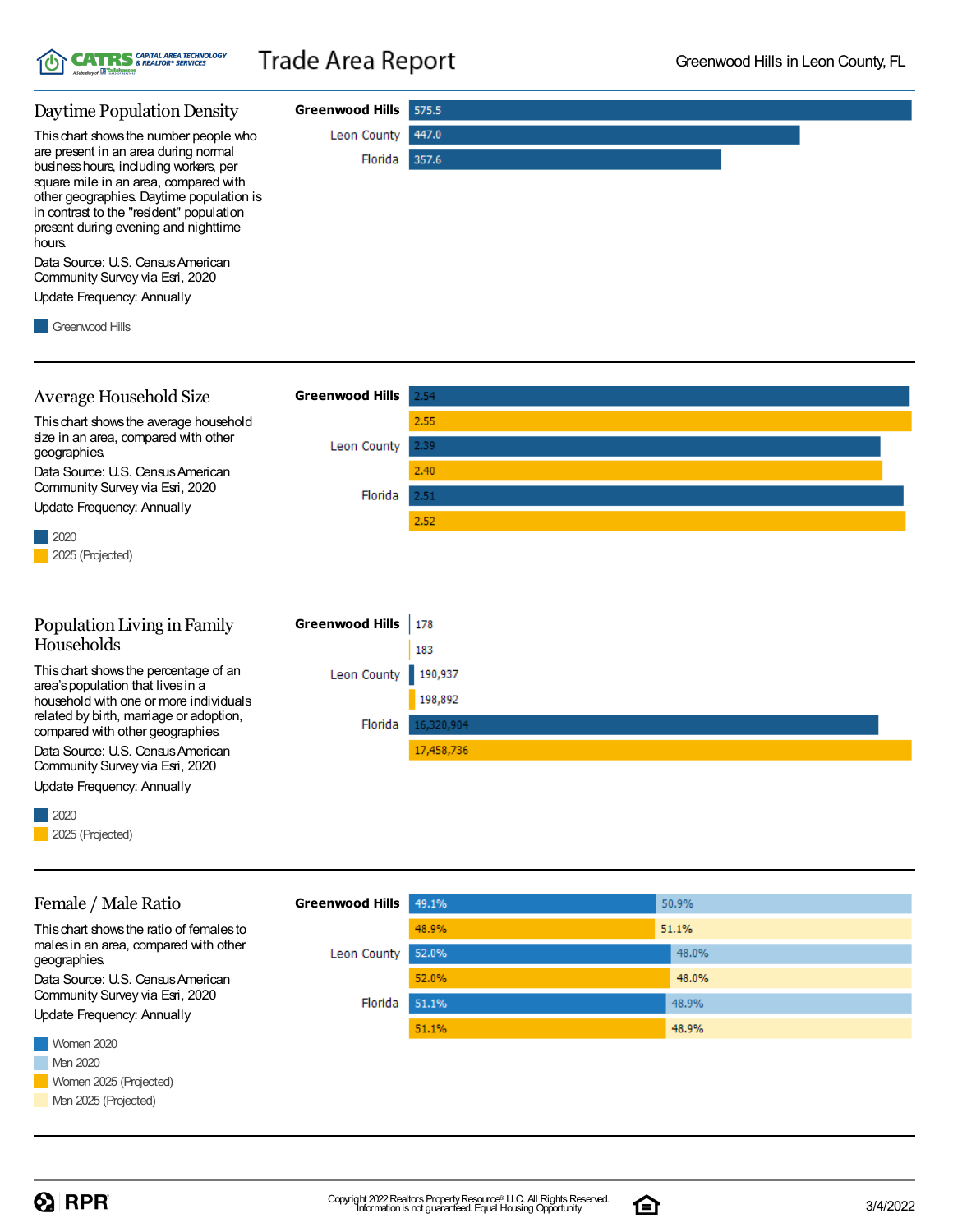## Greenwood Hills in Leon County, FL: Age Comparison



### 2020 Population by Age Thischart breaksdown the population of an area by age group. Data Source: U.S. Census American Community Survey via Esri, 2020 Update Frequency: Annually

**CATRS** CAPITAL AREA TECHNOLOGY

2025 (Projected)



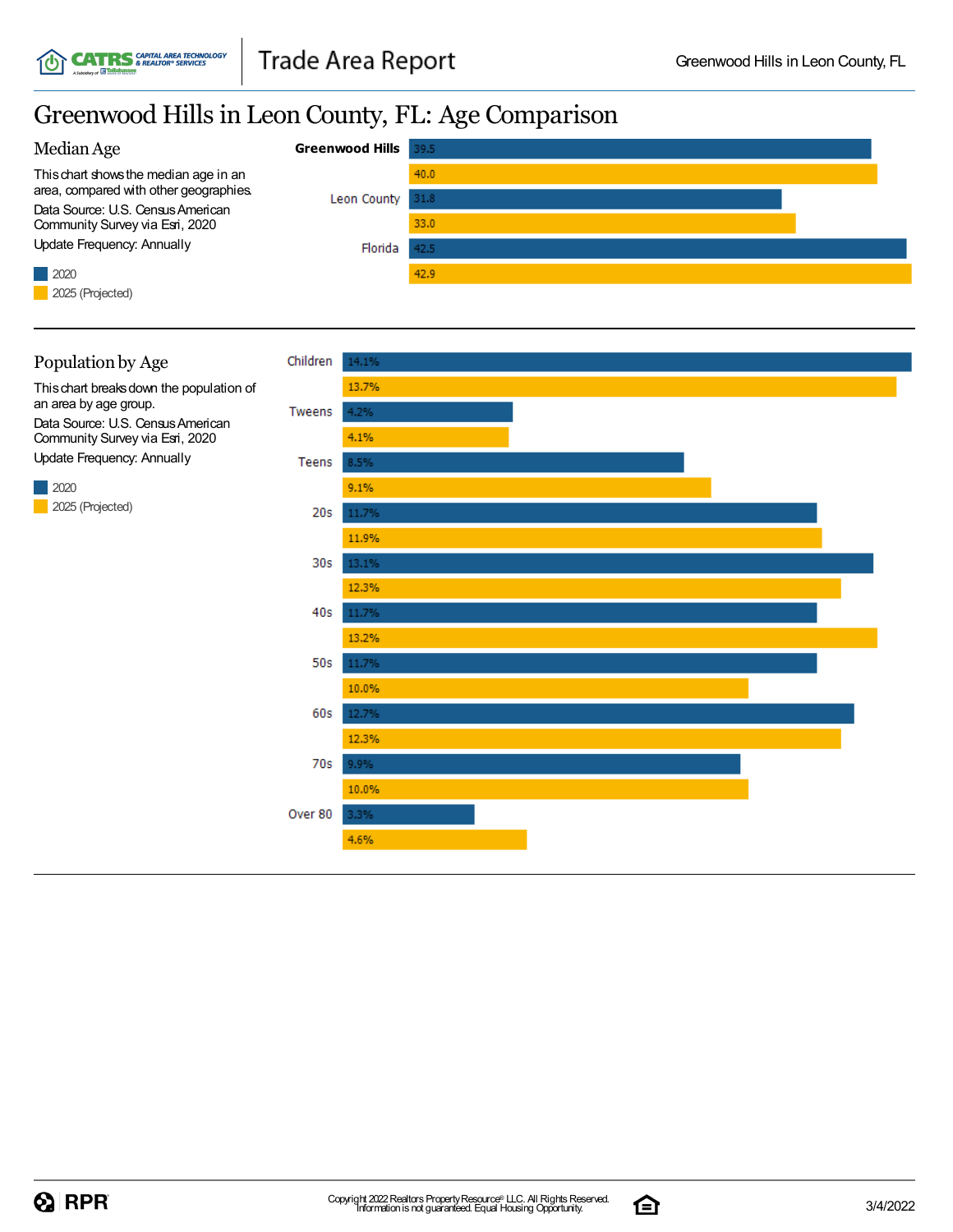### Greenwood Hillsin Leon County, FL: Marital Status Comparison

| Steelwood This in Beon County, T.B. Marriar Status Comparison                                                                                                                                                      |                        |       |       |  |
|--------------------------------------------------------------------------------------------------------------------------------------------------------------------------------------------------------------------|------------------------|-------|-------|--|
| Married / Unmarried Adults                                                                                                                                                                                         | <b>Greenwood Hills</b> | 45.3% | 54.7% |  |
| Ratio                                                                                                                                                                                                              | Leon County            | 39.0% | 61.0% |  |
| This chart shows the ratio of married to<br>unmarried adults in an area, compared<br>with other geographies.<br>Data Source: U.S. Census American<br>Community Survey via Esri, 2020<br>Update Frequency: Annually | Florida                | 48.4% | 51.6% |  |
| Married<br>Unmarried                                                                                                                                                                                               |                        |       |       |  |
| Married                                                                                                                                                                                                            | <b>Greenwood Hills</b> | 45.3% |       |  |
| This chart shows the number of people in                                                                                                                                                                           | Leon County            | 39.0% |       |  |
| an area who are married, compared with<br>other geographies.                                                                                                                                                       | Florida                | 48.4% |       |  |
| Data Source: U.S. Census American<br>Community Survey via Esri, 2020<br>Update Frequency: Annually                                                                                                                 |                        |       |       |  |
|                                                                                                                                                                                                                    |                        |       |       |  |
| Never Married                                                                                                                                                                                                      | <b>Greenwood Hills</b> | 41.2% |       |  |
| This chart shows the number of people in<br>an area who have never been married.                                                                                                                                   | Leon County            | 47.1% |       |  |
| compared with other geographies.                                                                                                                                                                                   | Florida                | 31.9% |       |  |
| Data Source: U.S. Census American<br>Community Survey via Esri, 2020                                                                                                                                               |                        |       |       |  |
| Update Frequency: Annually                                                                                                                                                                                         |                        |       |       |  |
| Widowed                                                                                                                                                                                                            | <b>Greenwood Hills</b> | 5.3%  |       |  |
| This chart shows the number of people in                                                                                                                                                                           | Leon County            | 3.9%  |       |  |
| an area who are widowed, compared<br>with other geographies.                                                                                                                                                       | Florida                | 6.8%  |       |  |
| Data Source: U.S. Census American<br>Community Survey via Esri, 2020                                                                                                                                               |                        |       |       |  |
| Update Frequency: Annually                                                                                                                                                                                         |                        |       |       |  |
| Divorced                                                                                                                                                                                                           | <b>Greenwood Hills</b> | 8.2%  |       |  |
| This chart shows the number of people in                                                                                                                                                                           | Leon County            | 10.0% |       |  |
| an area who are divorced, compared with<br>other geographies.                                                                                                                                                      | Florida                | 13.0% |       |  |
| Data Source: U.S. Census American<br>Community Survey via Esri, 2020                                                                                                                                               |                        |       |       |  |
| Update Frequency: Annually                                                                                                                                                                                         |                        |       |       |  |

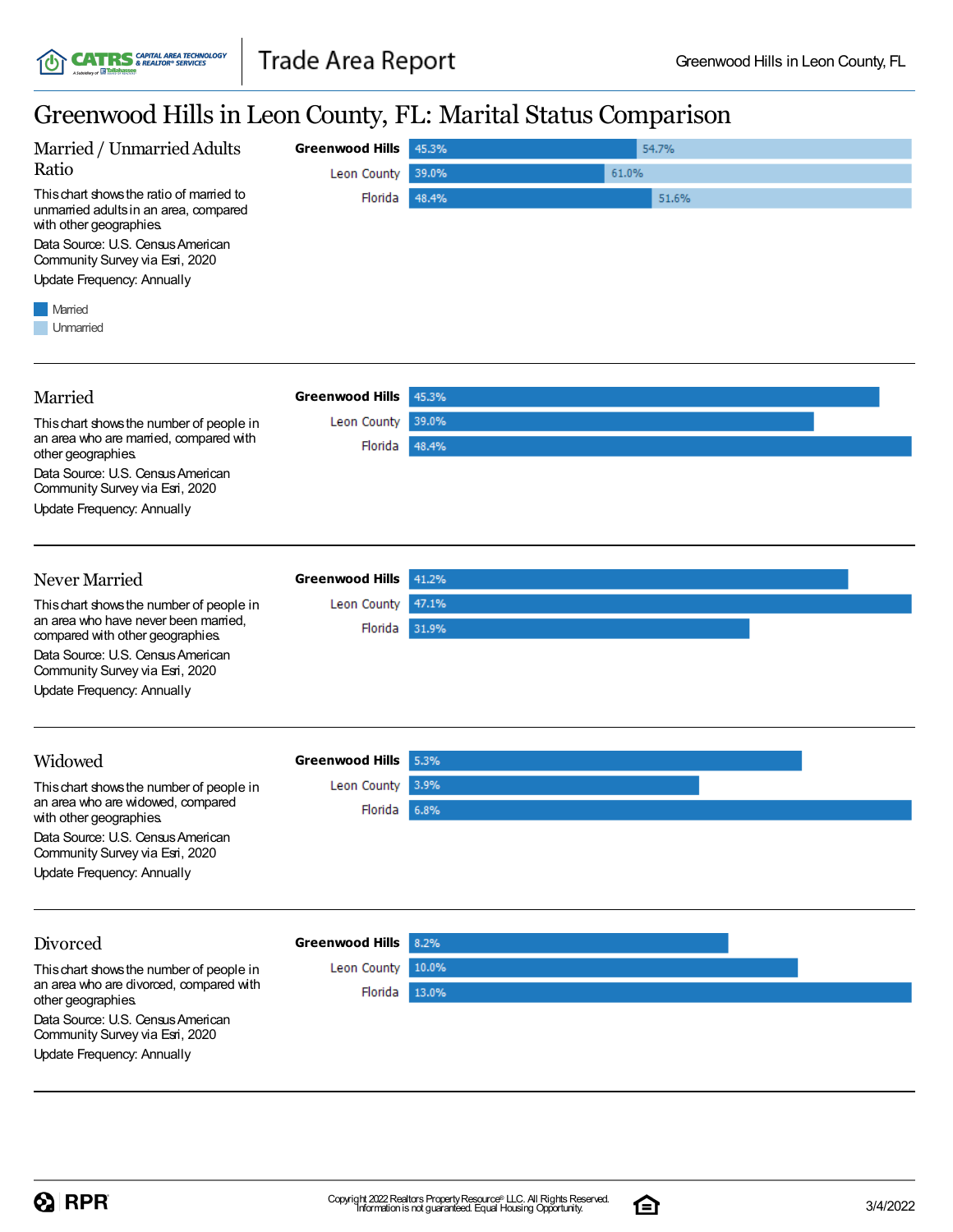**CATRS** CAPITAL AREA TECHNOLOGY

# Greenwood Hills in Leon County, FL: Economic Comparison

| Average Household Income                                                                                                                     | <b>Greenwood Hills</b> | \$106,305                        |  |
|----------------------------------------------------------------------------------------------------------------------------------------------|------------------------|----------------------------------|--|
| This chart shows the average household<br>income in an area, compared with other<br>geographies.                                             | Leon County            | \$124,459<br>\$77,837            |  |
| Data Source: U.S. Census American<br>Community Survey via Esri, 2020<br>Update Frequency: Annually                                           | Florida                | \$89,500<br>\$78,239             |  |
| 2020<br>2025 (Projected)                                                                                                                     |                        | \$89,536                         |  |
| Median Household Income                                                                                                                      | <b>Greenwood Hills</b> | \$78,383                         |  |
| This chart shows the median household<br>income in an area, compared with other<br>geographies.                                              | Leon County            | \$91,249<br>\$53,812             |  |
| Data Source: U.S. Census American<br>Community Survey via Esri, 2020<br>Update Frequency: Annually                                           | Florida                | \$61,026<br>\$54,192<br>\$60,905 |  |
| 2020<br>2025 (Projected)                                                                                                                     |                        |                                  |  |
|                                                                                                                                              |                        |                                  |  |
|                                                                                                                                              | <b>Greenwood Hills</b> |                                  |  |
| Per Capita Income<br>This chart shows per capita income in an<br>area, compared with other geographies.<br>Data Source: U.S. Census American | Leon County            | \$40,338<br>\$47,027<br>\$31,148 |  |
| Community Survey via Esri, 2020<br>Update Frequency: Annually                                                                                | Florida                | \$35,677<br>\$30,650             |  |
| 2020<br>2025 (Projected)                                                                                                                     |                        | \$34,957                         |  |
| Average Disposable Income                                                                                                                    | <b>Greenwood Hills</b> | \$80,886                         |  |
| This chart shows the average disposable<br>income in an area, compared with other<br>geographies.                                            | Leon County<br>Florida | \$61,515<br>\$62,057             |  |
| Data Source: U.S. Census American<br>Community Survey via Esri, 2020<br>Update Frequency: Annually                                           |                        |                                  |  |

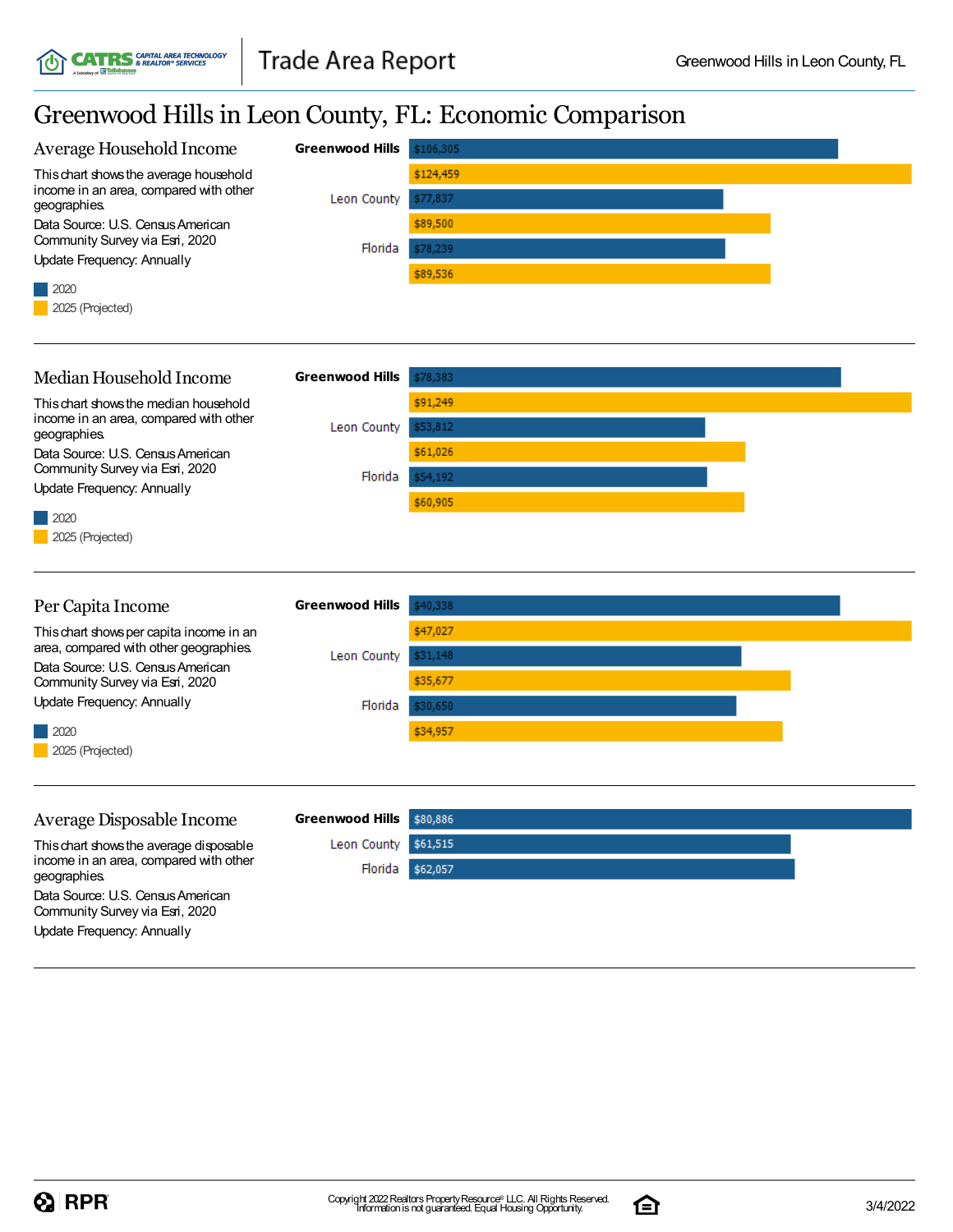

## Trade Area Report

### Unemployment Rate

Thischart showsthe unemployment trend in an area, compared with other geographies. Data Source: Bureau of Labor Statistics

via 3DL

Update Frequency: Monthly





| <b>Employment Count by</b>                                                     | <b>Public Administration</b>                | 25             |
|--------------------------------------------------------------------------------|---------------------------------------------|----------------|
| Industry                                                                       | <b>Health Care and Social Assistance</b>    | 18             |
| This chart shows industries in an area<br>and the number of people employed in | Retail Trade                                | 17             |
| each category.                                                                 | Education                                   | 14             |
| Data Source: Bureau of Labor Statistics<br>via Esri, 2020                      | <b>Finance and Insurance</b>                | 8              |
| <b>Update Frequency: Annually</b>                                              | Professional, Scientific and Technical      | $\overline{7}$ |
|                                                                                | Accommodation and Food                      | 7              |
|                                                                                | Real Estate, Rental and Leasing             | 4              |
|                                                                                | Other                                       | 4              |
|                                                                                | Construction                                | 4              |
|                                                                                | Arts, Entertainment and Recreation          | $\overline{2}$ |
|                                                                                | Information                                 | $\overline{2}$ |
|                                                                                | <b>Transportation and Warehousing</b>       | $\overline{2}$ |
|                                                                                | Administrative Support and Waste Management | -1             |
|                                                                                | <b>Utilities</b>                            | 1              |
|                                                                                | Manufacturing                               | 1              |
|                                                                                | Mining                                      | 1              |
|                                                                                | Business Management 0 or no data            |                |
|                                                                                | <b>Wholesale Trade</b>                      | 0 or no data   |
|                                                                                | Agriculture, Forestry, Fishing and Hunting  | 0 or no data   |
|                                                                                |                                             |                |

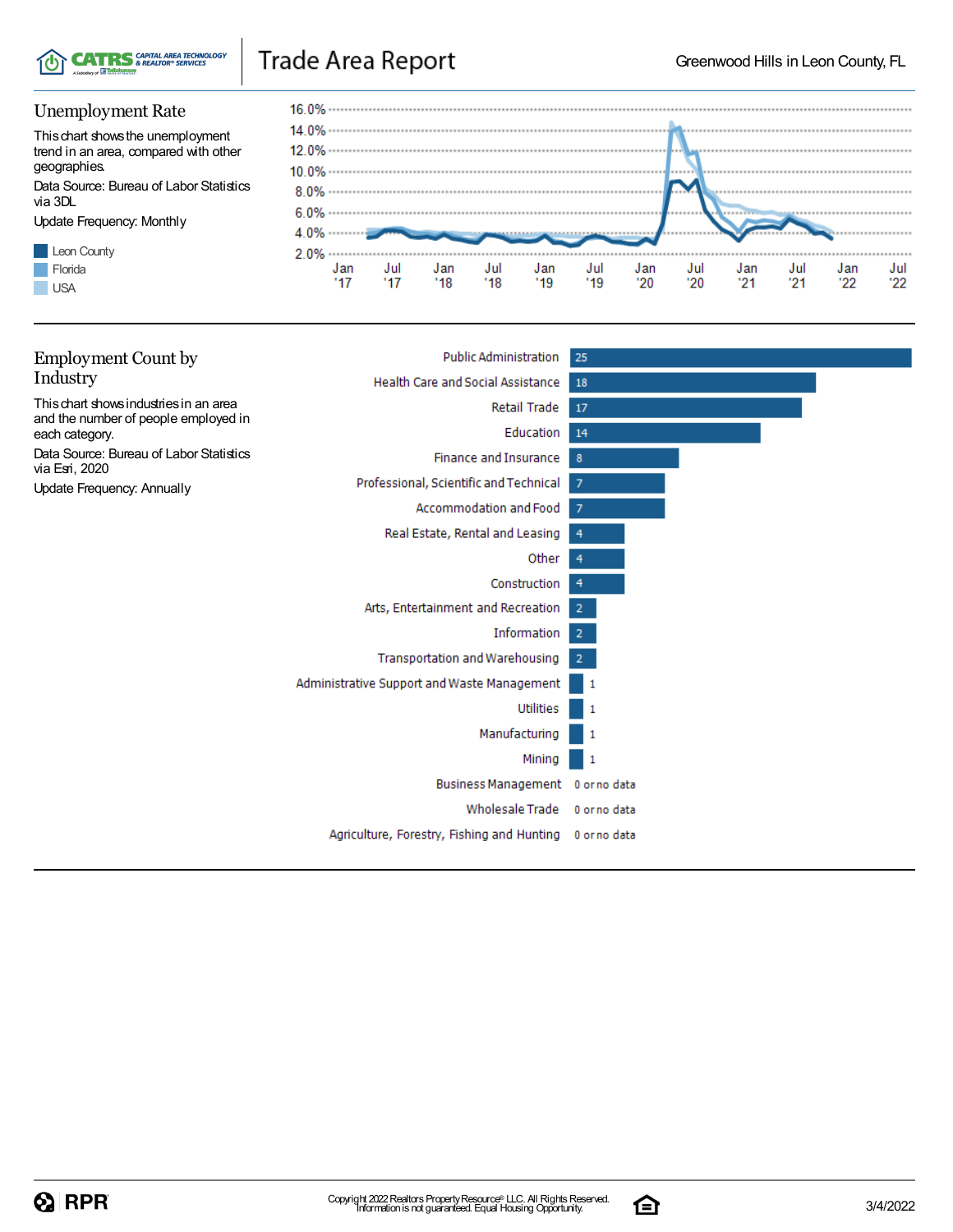# Greenwood Hills in Leon County, FL: Education Comparison

**Greenwood Hills**

Leon County

4.2%

Florida 6.6%

Leon County 3.7% Florida 4.1%

| Less than 9th Grade                                                                                  | Greenwood Hills 0.7% |  |
|------------------------------------------------------------------------------------------------------|----------------------|--|
| This chart shows the percentage of                                                                   | Leon County 1.8%     |  |
| people in an area who have less than a<br>ninth grade education, compared with<br>other geographies. | Florida 4.5%         |  |
| Data Source: U.S. Census American<br>Community Survey via Esri, 2020                                 |                      |  |
| Update Frequency: Annually                                                                           |                      |  |
|                                                                                                      |                      |  |

### Some High School

Thischart showsthe percentage of people in an area whose highest educational achievement is some high school, without graduating or passing a high school GED test, compared with other geographies.

**CATRS** SAPITAL AREA TECHNOLOGY

Data Source: U.S. Census American Community Survey via Esri, 2020

Update Frequency: Annually

#### High School GED **Greenwood Hills**

Thischart showsthe percentage of people in an area whose highest educational achievement ispassing a high school GED test, compared with other geographies.

Data Source: U.S. Census American Community Survey via Esri, 2020

Update Frequency: Annually

#### High School Graduate **Greenwood Hills** This chart shows the percentage of Leon County 14.3% people in an area whose highest Florida 24.6% educational achievement is high school. compared with other geographies. Data Source: U.S. Census American Community Survey via Esri, 2020 Update Frequency: Annually

### Some College

Thischart showsthe percentage of people in an area whose highest educational achievement issome college, without receiving a degree, compared with other geographies.

Data Source: U.S. Census American Community Survey via Esri, 2020

Update Frequency: Annually





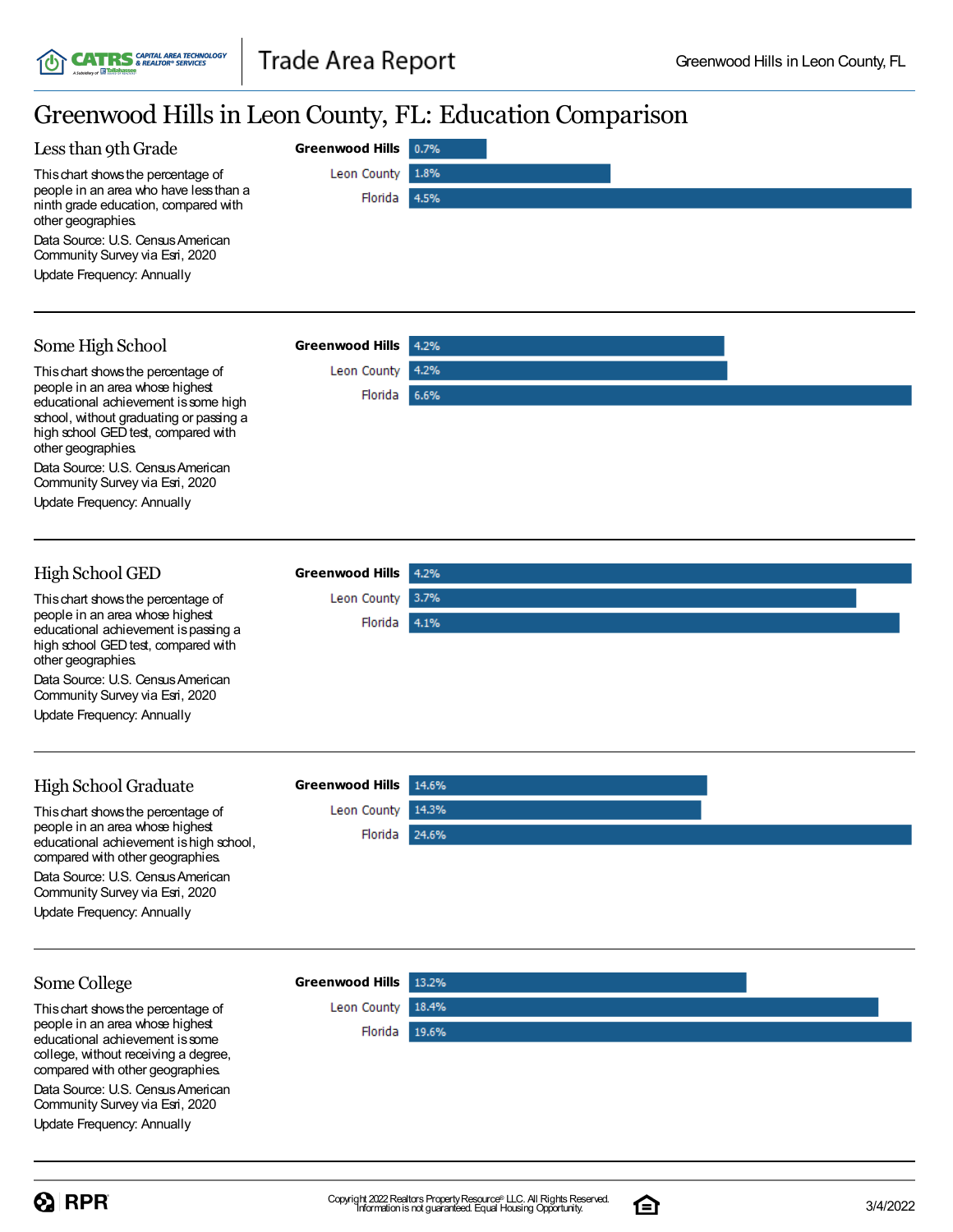|  | <b>TOT CATRS</b> & REALTOR® SERVICES<br>A Subsidiary of <b>IH Tallahassee</b> |
|--|-------------------------------------------------------------------------------|
|--|-------------------------------------------------------------------------------|

# Trade Area Report

| <b>Associate Degree</b>                                                                                                                                                                                                                                               | <b>Greenwood Hills</b> | 10.4%          |
|-----------------------------------------------------------------------------------------------------------------------------------------------------------------------------------------------------------------------------------------------------------------------|------------------------|----------------|
| This chart shows the percentage of<br>people in an area whose highest<br>educational achievement is an associate<br>degree, compared with other<br>geographies.<br>Data Source: U.S. Census American<br>Community Survey via Esri, 2020<br>Update Frequency: Annually | Leon County<br>Florida | 9.9%<br>10.2%  |
| <b>Bachelor's Degree</b>                                                                                                                                                                                                                                              | <b>Greenwood Hills</b> | 32.6%          |
| This chart shows the percentage of<br>people in an area whose highest<br>educational achievement is a bachelor's<br>degree, compared with other<br>geographies.<br>Data Source: U.S. Census American<br>Community Survey via Esri, 2020<br>Update Frequency: Annually | Leon County<br>Florida | 26.8%<br>19.3% |
| Grad/Professional Degree                                                                                                                                                                                                                                              | <b>Greenwood Hills</b> | 20.1%          |

Leon County 21.0% Florida 11.0%

Thischart showsthe percentage of people in an area whose highest educational achievement isa graduate or professional degree, compared with other geographies. Data Source: U.S. Census American

Community Survey via Esri, 2020 Update Frequency: Annually

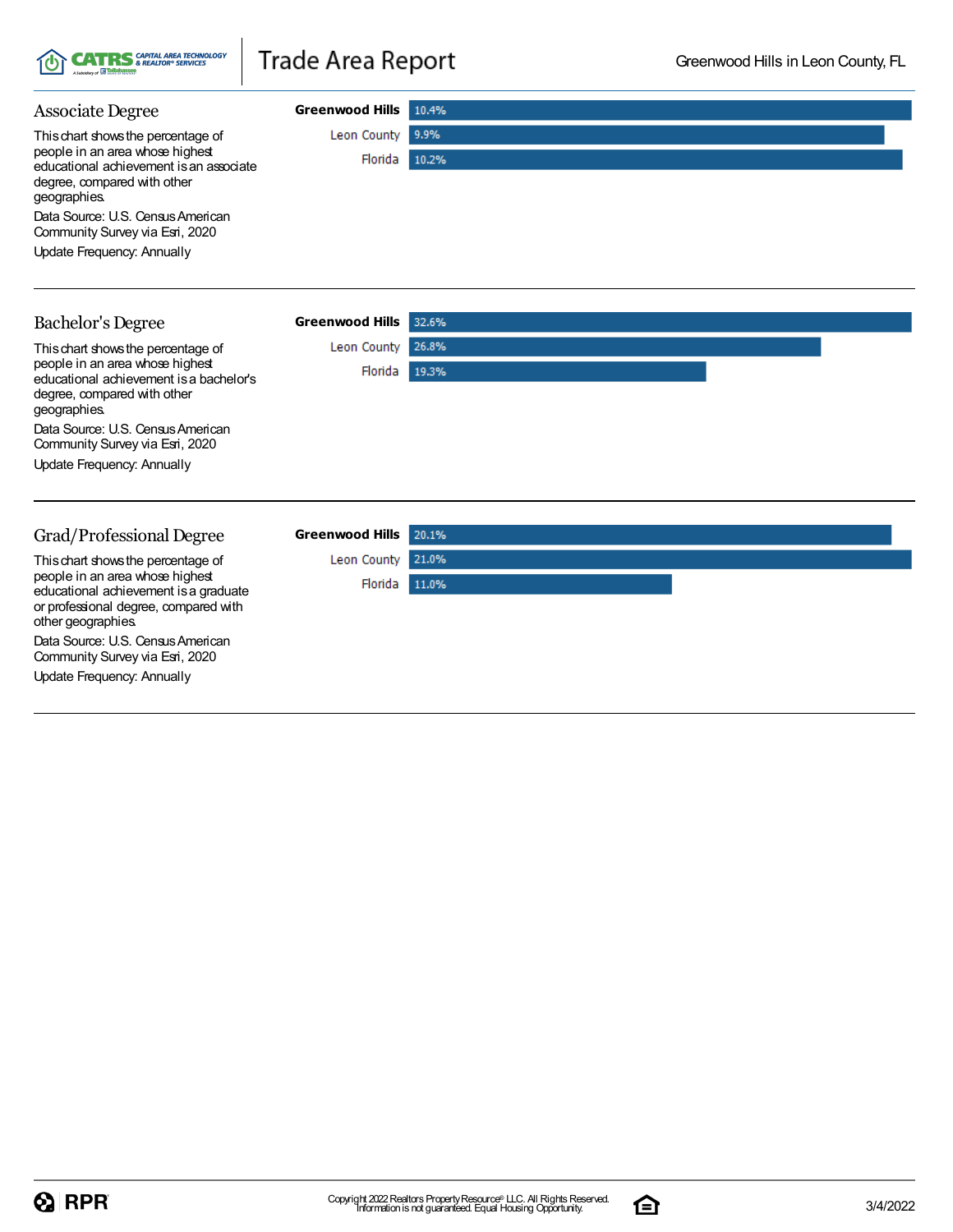## Greenwood Hillsin Leon County, FL: Commute Comparison



Thischart showsthe typesof transportation that residentsof the area you searched use for their commute, by percentage of an area's population. Data Source: U.S. Census American Community Survey via Esri, 2020 Update Frequency: Annually

**CATRS** CAPITAL AREA TECHNOLOGY

| Drive Alone 91.5% |            |
|-------------------|------------|
| Carpool 6.8%      |            |
|                   | Other 2.6% |
| Work at Home 2.6% |            |
|                   |            |

**Greenwood Hills** 

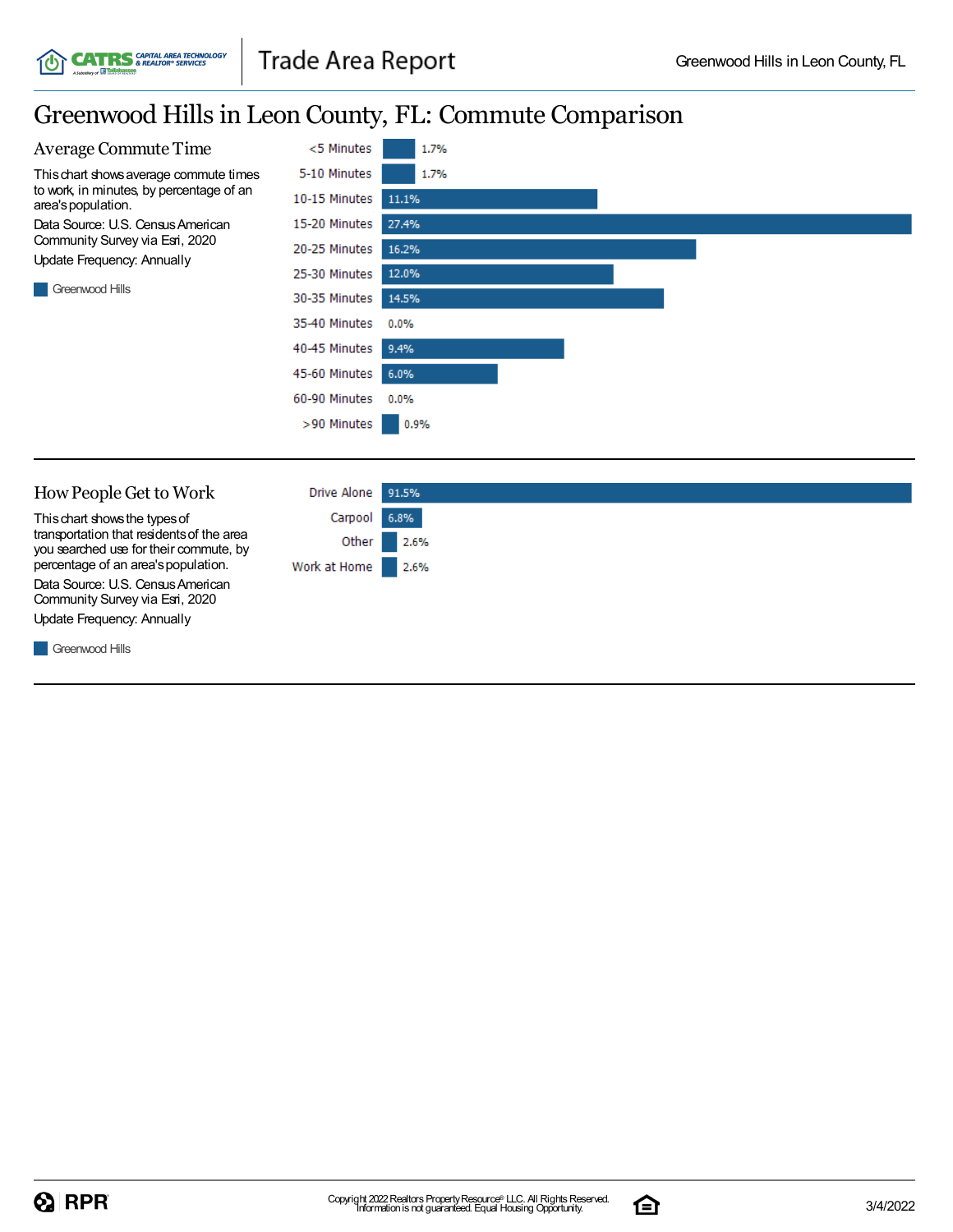**CATRS** CAPITAL AREA TECHNOLOGY

# Greenwood Hills in Leon County, FL: Home Value Comparison

| Median Estimated Home Value                                                                                                                                                                                 | Greenwood Hills    | \$361,030 |  |
|-------------------------------------------------------------------------------------------------------------------------------------------------------------------------------------------------------------|--------------------|-----------|--|
| This chart displays property estimates for<br>an area and a subject property, where<br>one has been selected. Estimated home<br>values are generated by a valuation<br>model and are not formal appraisals. | Leon County        | \$256,750 |  |
|                                                                                                                                                                                                             | Florida            | \$350,090 |  |
| Data Source: Valuation calculations<br>based on public records and MLS sources<br>where licensed                                                                                                            |                    |           |  |
| Update Frequency: Monthly                                                                                                                                                                                   |                    |           |  |
|                                                                                                                                                                                                             |                    |           |  |
|                                                                                                                                                                                                             | Greenwood Hills    | $+17.4%$  |  |
| 12 mo. Change in Median<br><b>Estimated Home Value</b>                                                                                                                                                      |                    | $+11.0%$  |  |
| This chart shows the 12-month change in                                                                                                                                                                     | Leon County        |           |  |
| the estimated value of all homes in this<br>area, the county and the state. Estimated<br>home values are generated by a<br>valuation model and are not formal<br>appraisals.                                | Florida            | $+23.2%$  |  |
| Data Source: Valuation calculations<br>based on public records and MLS sources<br>where licensed                                                                                                            |                    |           |  |
| <b>Update Frequency: Monthly</b>                                                                                                                                                                            |                    |           |  |
|                                                                                                                                                                                                             |                    |           |  |
| <b>Median Listing Price</b>                                                                                                                                                                                 | Leon County        | \$275,000 |  |
| This chart displays the median listing<br>price for homes in this area, the county<br>and the state.                                                                                                        | Florida            | \$364,900 |  |
| Data Source: On- and off-market listings<br>sources                                                                                                                                                         |                    |           |  |
| Update Frequency: Monthly                                                                                                                                                                                   |                    |           |  |
|                                                                                                                                                                                                             |                    |           |  |
| 12 mo. Change in Median                                                                                                                                                                                     | <b>Leon County</b> | $+12.2%$  |  |
| <b>Listing Price</b>                                                                                                                                                                                        | Florida            | $+21.1%$  |  |
| This chart displays the 12-month change<br>in the median listing price of homes in<br>this area, and compares it to the county<br>and state.                                                                |                    |           |  |
| Data Source: On- and off-market listings<br>sources                                                                                                                                                         |                    |           |  |
| Update Frequency: Monthly                                                                                                                                                                                   |                    |           |  |